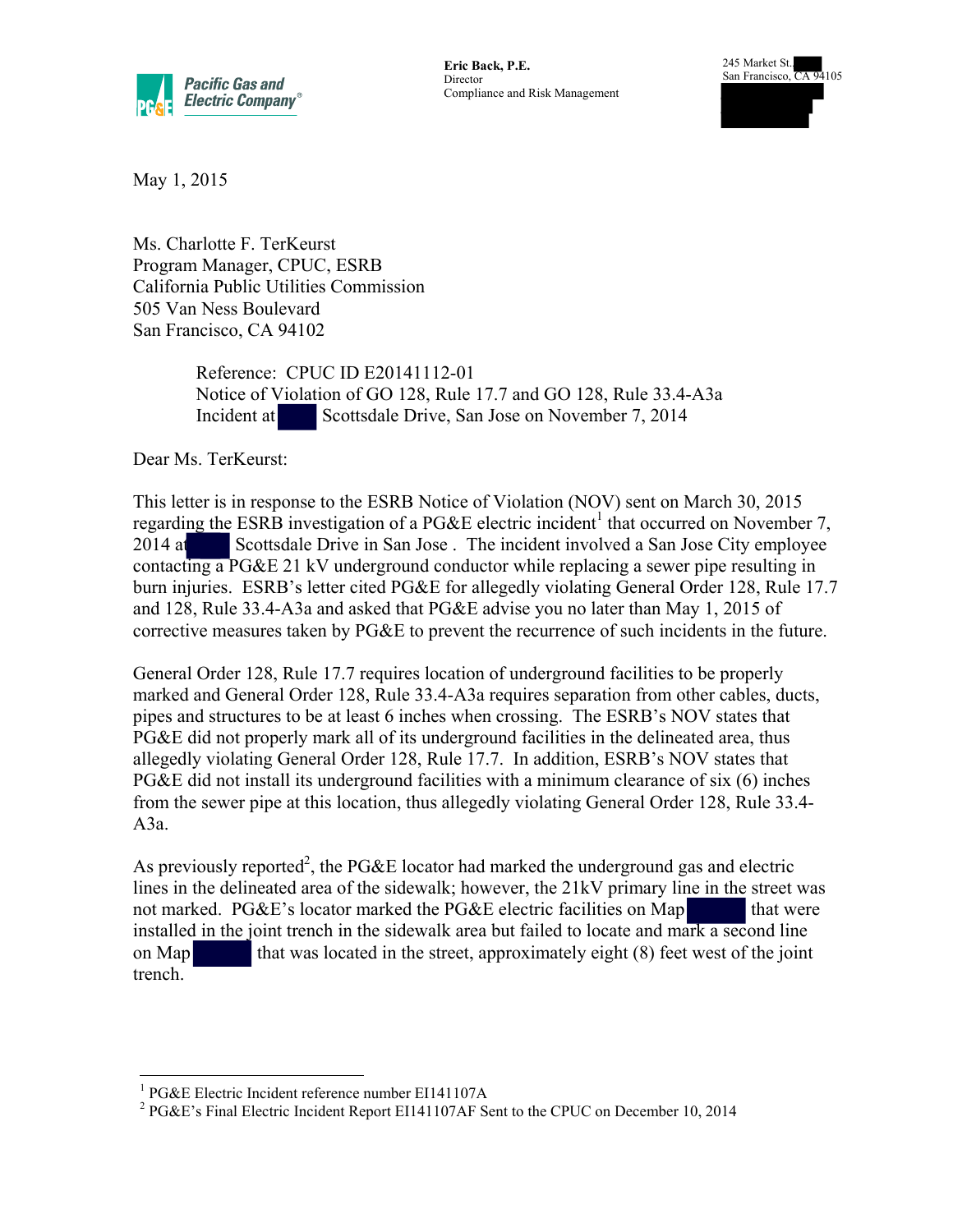Following the incident, PG&E had a Stand-Down with all Locate & Mark Supervisors on December  $3<sup>rd</sup>$ , 2014. The known details of the incident were reviewed and the following was emphasized:

- Ensure that all locators follow procedures, specifically: Request a Qualified Electrical Worker (QEW) to assist with difficult Electric locates.
- Ensure that all locators fully understand how to read and interpret Electric Maps.
- All supervisors were reminded that there is an Electric Map reading "Web-based training, (WBT)" available (GAS-0876WBT Electric Map Reading Basics for Locate & Mark). Any employees needing updated training should be directed to retake the WBT – on an as-needed basis.

Additionally, PG&E implemented a Rolling Stand-Down in which the Director and one Superintendent of Gas T&D Locate and Mark Program visited every PG&E Division to meet with all locators throughout the PG&E system. The San Jose dig-in incident was incorporated in the agenda with emphasis on:

- Criticality of the Locate & Mark function
- Importance of not leaving a locate request until all facilities are fully identified and marked, and,
- Call for assistance if needed for a difficult locating request.

At this point, PG&E has completed the Rolling Stand-Down visits to all PG&E Divisions with the exception of Los Padres and Central Coast Divisions which are scheduled to be completed by May 8, 2015. This incident has been entered into PG&E's Corrective Action Program and assigned to the Locate and Mark Director. PG&E has also reissued and reviewed with locators the importance of following the Damage Prevention Handbook, which has step-by-step procedural steps with photos and phone numbers noted to call if a locator is unclear or has a question.

The electric facilities were on the electric plat . In order to improve the geospatial reference of the facility to the street, road, and property lines, revisions were made to the electric plat  $(See Attachment 1 - Map$  Correction).

The cross-bore through the sewer lateral was an existing condition from prior construction activities at this location. The underground 21kV cable was installed in 1990 under the Cable Replacement Program.

A possible cause of the cross-bore with the sewer lateral was the informal practice used in the 1990's timeframe to estimate a maximum depth of the sewer lateral based on previous experience. This approach was utilized because sewer laterals were often made of nonconductive materials (e.g. clay) making them incompatible with conventional locating technology. Furthermore, PG&E would often not receive location information (e.g. plan and profile) from the local municipality from which to develop an appropriate boring depth.

Following the incident, the addresses listed below were inspected to verify no other sewer lateral cross-bore exists:

Scottsdale Drive, San Jose CA 95148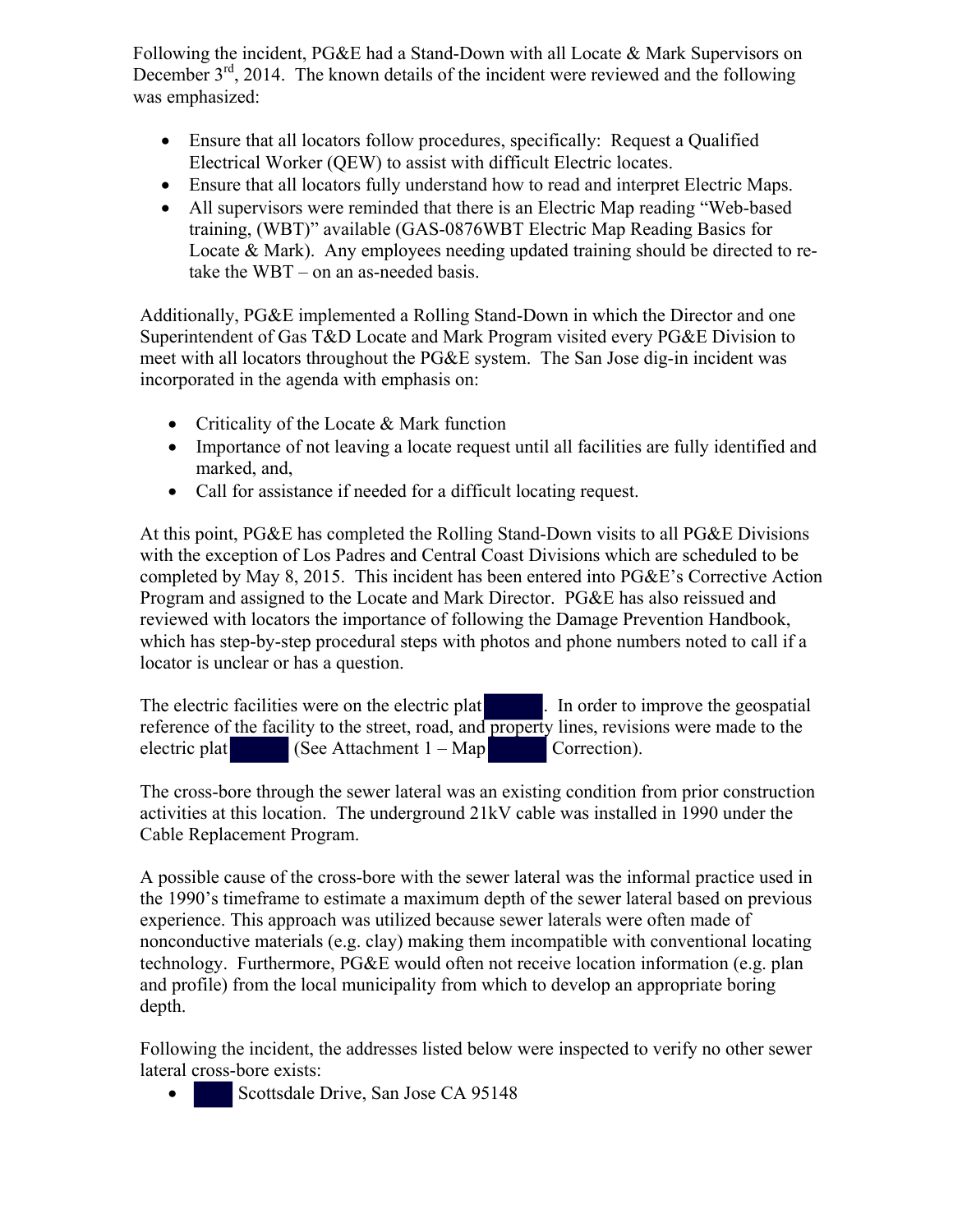- Scottsdale Drive, San Jose CA 95148
- Scottsdale Drive, San Jose CA 95148
- Scottsdale Drive, San Jose CA 95148
- Scottsdale Drive, San Jose CA 95148
- Scottsdale Drive, San Jose CA 95148
- Scottsdale Drive, San Jose CA 95148
- Scottsdale Drive, San Jose CA 95148
- Scottsdale Drive, San Jose CA 95148
- Scottsdale Drive, San Jose CA 95148
- Scottsdale Drive, San Jose CA 95148
- Fairfax Ave, San Jose CA 95148
- Scottsdale Drive, San Jose CA 95148

The practice of boring facilities without receiving positive confirmation of sewer lateral locations took place in-part because PG&E procedures and government regulations at the time did not require cross-bores to be identified and repaired during construction and the lack of detection techniques available or being implemented at the time (e.g., acoustics and in-line cameras $)^3$ .

PG&E has since amended its boring practice to require pre and post-construction sewer confirmation (See Attachment 2 – Utility Bulletin TD-4412B-012 - Cross Bore Prevention Requirements). Because many sewer and storm drain facility owners are not members of Underground Service Alert (USA), sewer and storm drain locates are required for identification of facility locations. Sewer and storm drain facilities must be located and marked on the ground by a PG&E approved sewer inspection contractor so that PG&E and contract crews are aware of all underground utilities, facilities, or structures. Also to identify:

- Any pre-existing damage which can be documented
- Any branches in the sewer so that they can also be located

After the bore, a post construction camera inspection is completed and documented; see Attachment 3 – Cross Bore Prevention Log.

The expectation is the same for PG&E hired contractors when the scope of the work includes boring. PG&E's Master Service Agreements with contractors include PG&E's cross bore prevention requirements.

Please contact me at if you have any questions regarding this response.

Sincerely,

 $\sqrt{x}$ 

 $\overline{a}$ 

Eric Back

<sup>&</sup>lt;sup>3</sup> California Safe Excavation Policy (California Governmental Code 4216) exempts owner / operators of "non-pressurized" facilities (e.g. sewers) from USA requirements.